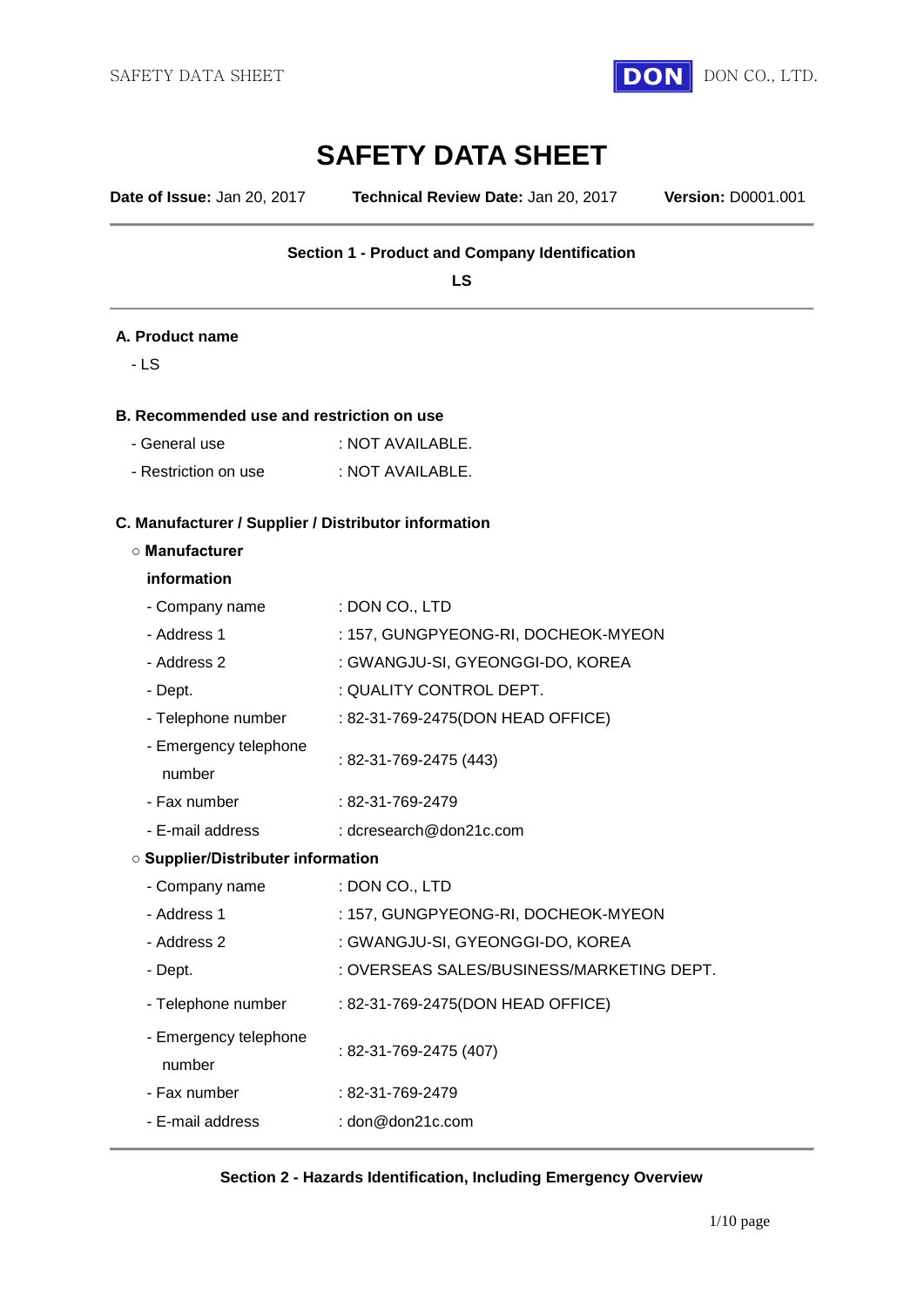

## **A. Hazard classification**

NOT CLASSIFIED AS HAZARDOUS ACCORDING TO OSHA HAZARD COMMUNICATION STANDARD, 29 CFR 1910.1200.

## **B. Label elements**

- **○ Signal word** NOT APPLICABLE.
- **○ Symbols** NOT APPLICABLE.
- **○ Pictograms**

NOT APPLICABLE.

## **B. Other hazards**

NONE KNOWN.

**LS**

## **A. Ingredient Name:** LS

| NAME            | %     | CAS NC    | <b>CLASSIFICATION</b> |
|-----------------|-------|-----------|-----------------------|
| Silicon dioxide | 99.98 | 7631-86-9 | N/A                   |

\* EXACT PERCENTAGES ARE BEING WITHTELD AS A TRADE SECRET.

## **Section 4 - First Aid Measures**

**LS**

## **A. Description of first-aid measures**

**○ Inhalation**

AFTER INHALATION: FRESH AIR.

**○ Skin contact**

AFTER SKIN CONTACT: TAKE OFF IMMEDIATELY ALL CONTAMINATED CLOTHING. RINSE SKIN WITH WATER/SHOWER.

### **○ Eye contact**

AFTER EYE CONTACT: RINSE OUT WITH PLENTY OF WATER.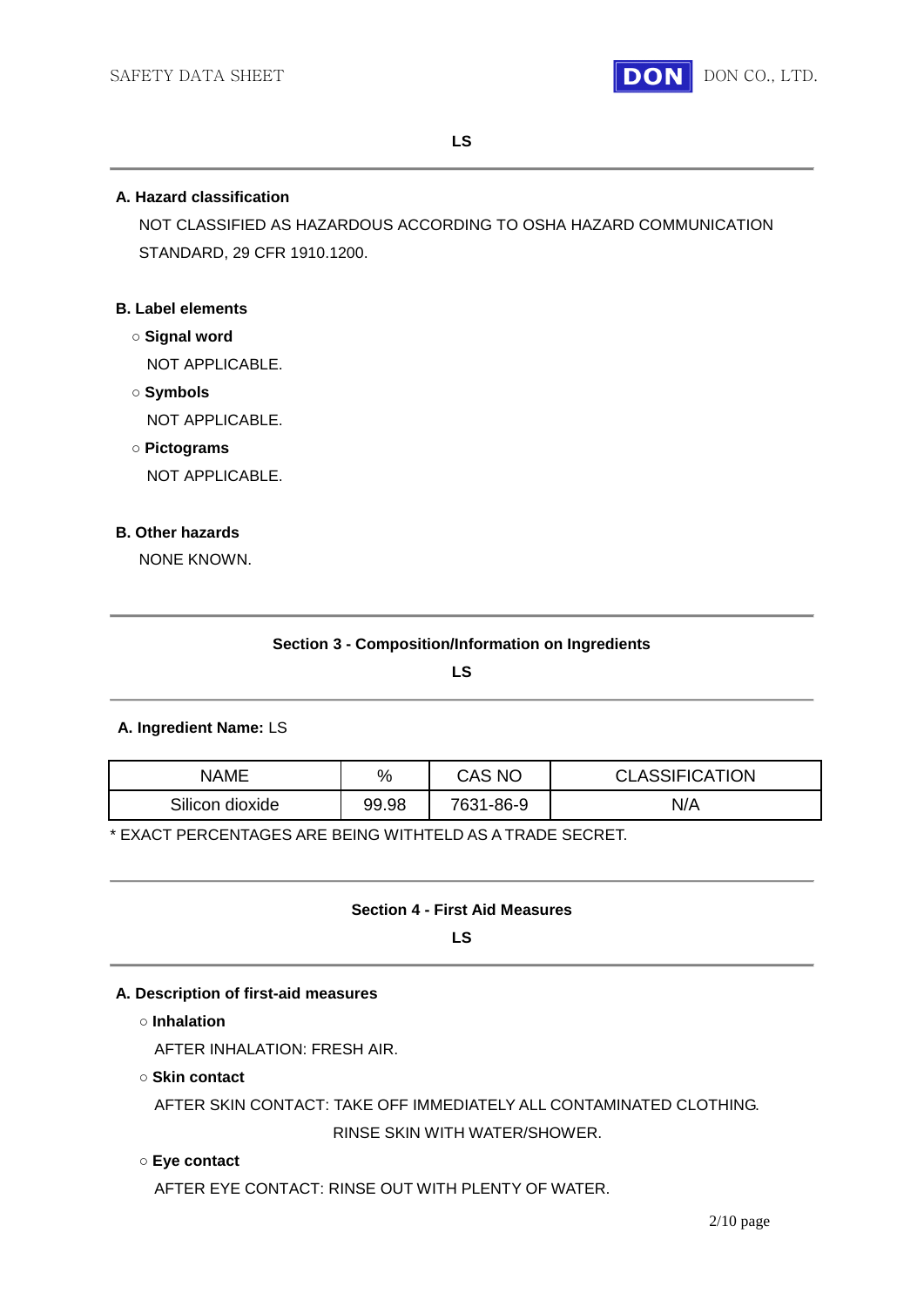

#### **○ Ingestion**

## AFTER SWALLOWING: MAKE VICTIM DRINK WATER (TWO GLASSES AT MOST). CONSULT DOCTOR IF FEELING UNWELL. NEVER GIVE ANYTHING BY MOUTH TO AN UNCONSCIOUS PERSON.

**B. Most important symptoms and effects, both acute and delayed**

WE HAVE NO DESCRIPTION OF ANY TOXIC SYMPTOMS.

**C. Indication of any immediate medical attention and special treatment needed** NO INFORMATION AVAILABLE.

## **Section 5 - Fire Fighting Measures**

**LS**

#### **A. Extinguishing media**

### **○ Suitable extinguishing media**

USE EXTINGUISHING MEASURES THAT ARE APPROPRIATE TO LOCAL CIRCUMSTANCES AND THE SURROUNDING ENVIRONMENT.

## **○ Unsuitable extinguishing media**

FOR THIS SUBSTANCE/MIXTURE NO LIMITATIONS OF EXTINGUISHING AGENTS ARE GIVEN.

### **B. Special hazards arising from the substance or mixture**

NOT COMBUSTIBLE.

#### **C. Advice for firefighters**

#### **○ Special protective equipment for fire-fighters**

WEAR SELF CONTAINED BREATHING APPARATUS FOR FIRE FIGHTING IF NECESSARY.

## **D. Further information**

NO INFORMATION AVAILABLE.

### **Section 6 - Accidental Release Measures**

**LS**

WEAR APPROPRIATE PROTECTIVE DEVICES (SEE SECTION 8 EXPOSURE CONTROLS/ PERSONAL PROTECTION). AVOID CONTACT WITH EYES AND SKIN.

3/10 page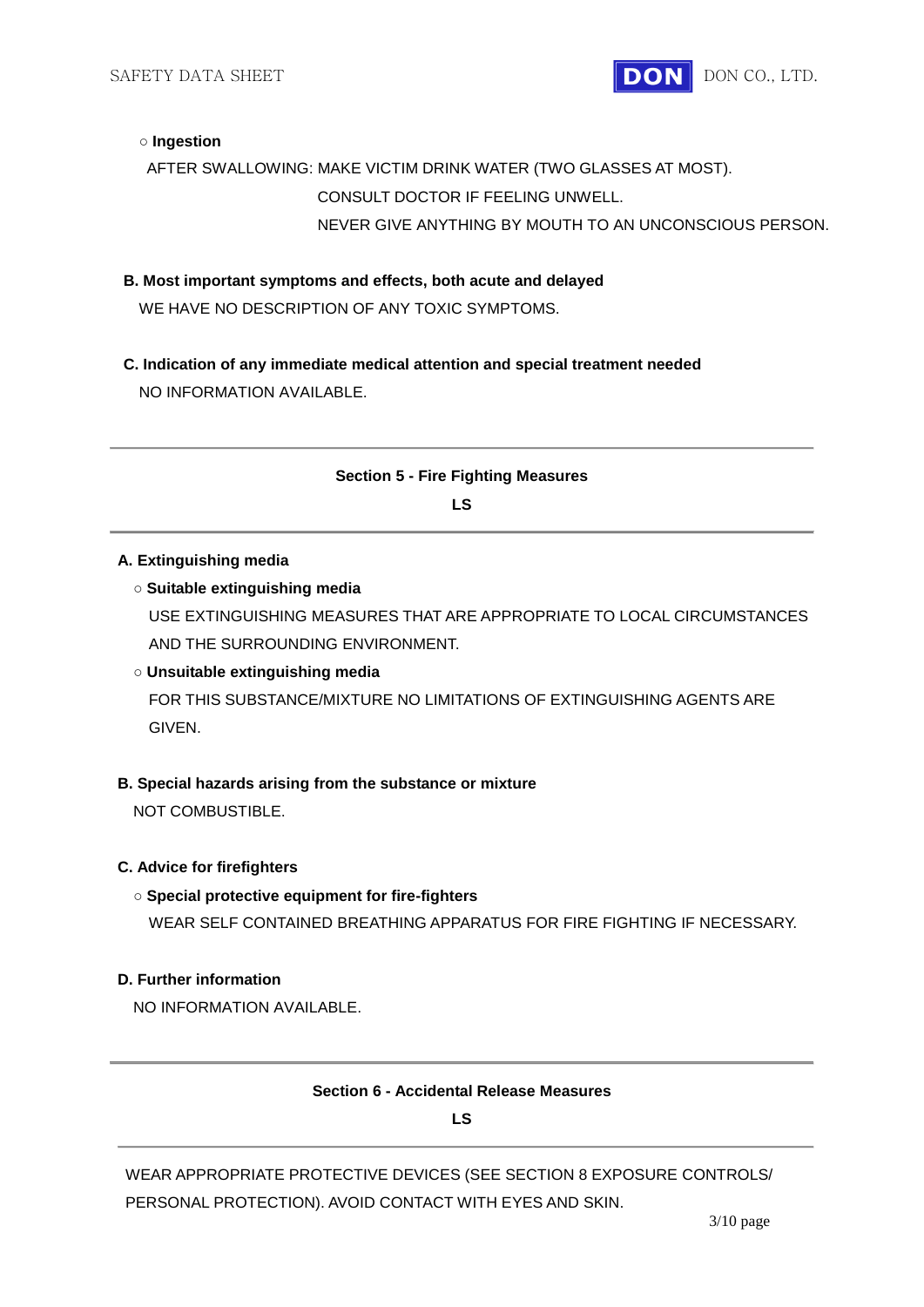

### DO NOT INHALE THE PRODUCT.

## **A. Environmental precautions**

DO NOT LET PRODUCT ENTER DRAINS.

**B. Methods and materials for containment and cleaning up**

KEEP IN SUITABLE, CLOSED CONTAINERS FOR DISPOSAL.

## **C. Reference to other sections**

SEE SECTION 7 FOR INFORMATION ON SAFE HANDLING. SEE SECTION 8 FOR INFORMATION ON PERSONAL PROTECTION EQUIPMENT. SEE SECTION 13 FOR DISPOSAL INFORMATION.

## **Section 7 - Handling and Storage**

**LS**

# **A. Precautions for safe handling**

OBSERVE LABEL PRECAUTIONS.

## **B. Conditions for safe storage, including any incompatibilities** STORE IN COOL, DRY CONDITIONS IN WELL SEALED RECEPTACLE. PROTECT FROM CONTAMINATION. PROTECT FROM HEAT AND DIRECT SUNLIGHT. STORE LOCKED UP.

## **Section 8 - Exposure Controls & Personal Protection**

**LS**

### **A. Exposure limits(s)**

**○ ACGIH**

NO INFORMATION AVAILABLE.

**○ NIOSH/GUIDE**

RECOMMENDED EXPOSURE LIMIT(REL) - THRESHOLD LIMITS: 6.0 mg/m³

**○ OSHA\_TRANS**

NO INFORMATION AVAILABLE.

**○ Z1A**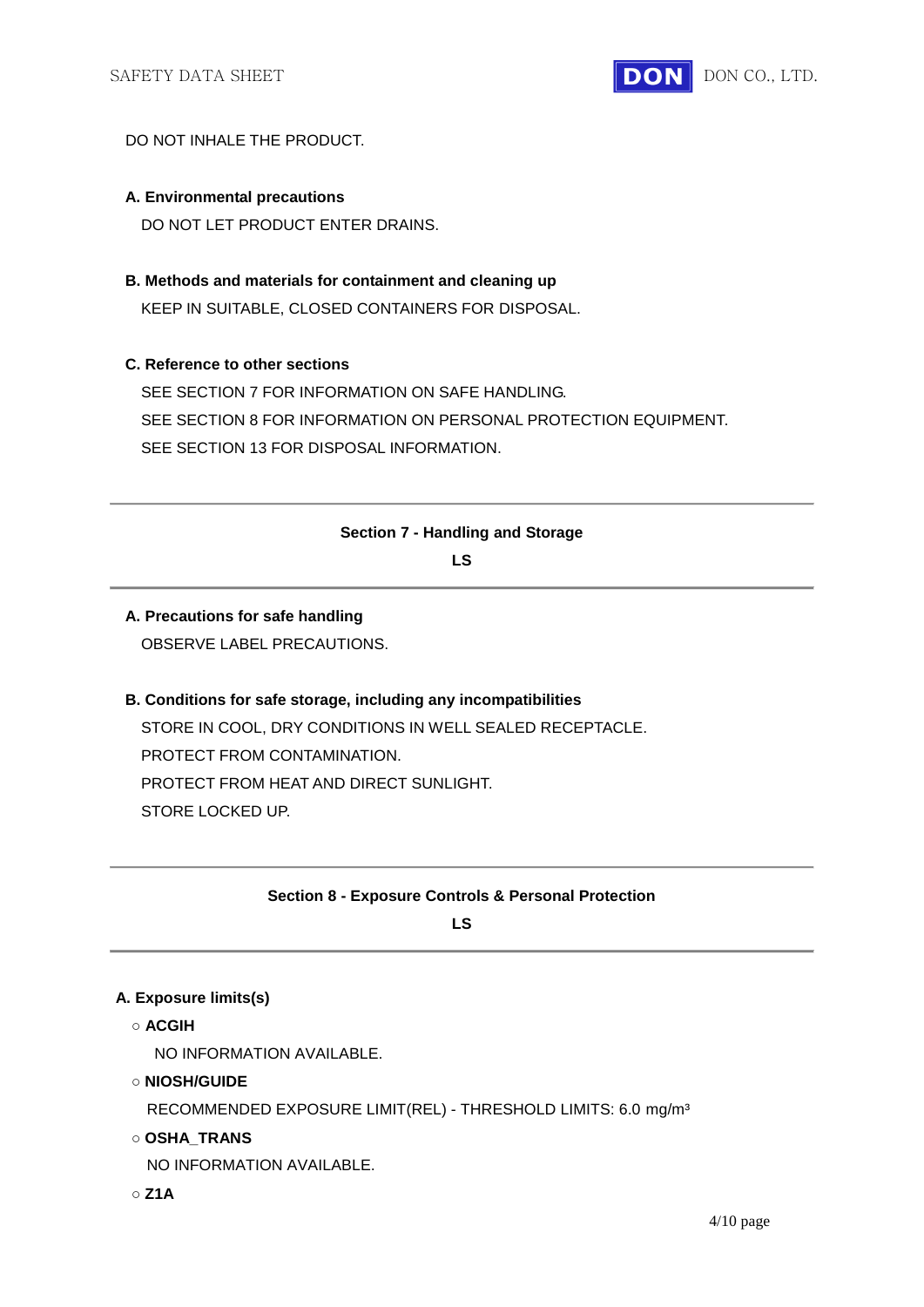

TIME WEIGHTED AVERAGE(TWA) - THRESHOLD LIMITS: 0.1 mg/m³ (FORM OF EXPOSURE: RESPIRABLE DUST.) TIME WEIGHTED AVERAGE(TWA) - 20MILLIONS OF PARTICLES PER CUBIC FOOT OF AIR TIME WEIGHTED AVERAGE(TWA) - THRESHOLD LIMITS: 0.8 mg/m³ (THE EXPOSURE LIMIT IS CALCULATED FROM THE EQUATION, 80/(%SIO2), USING A VALUE OF 100% SIO2. LOWER VALUES OF % SIO2 WILL GIVE HIGHER EXPOSURE LIMITS.)

## **○ OSHA/Z2**

NO INFORMATION AVAILABLE.

## **B. Engineering controls**

TECHNICAL MEASURES AND APPROPRIATE WORKING OPERATIONS SHOULD BE GIVEN PRIORITY OVER THE USE OF PERSONAL PROTECTIVE EQUIPMENT.

## **C. Personal protective equipment**

## **○ Respiratory protection**

REQUIRED WHEN DUSTS ARE GENERATED.

## **○ Eye/face protection**

USE EQUIPMENT FOR EYE PROTECTION TESTED AND APPROVED UNDER APPROPRIATE GOVERNMENT STANDARDS SUCH AS NIOSH (US)

## **○ Hand protection**

CHEMICAL-RESISTANT, IMPERVIOUS GLOVES COMPLYING WITH AN APPROVED STANDARD SHOULD BE WORN AT ALL TIMES WHEN HANDLING CHEMICAL PRODUCTS IF A RISK ASSESSMENT INDICATES THIS IS NECESSARY.

## **○ Hygiene measures**

CHANGE CONTAMINATED CLOTHING. APPLICATION OF SKIN- PROTECTIVE BARRIER CREAM RECOMMENDED. WASH HANDS AFTER WORKING WITH SUBSTANCE.

## **○ Others**

NO INFORMATION AVAILABLE.

## **Section 9 - Physical & Chemical Properties**

## **LS**

**A. Physical state** SOLID(GRANULE) **B. Color** COLORLESS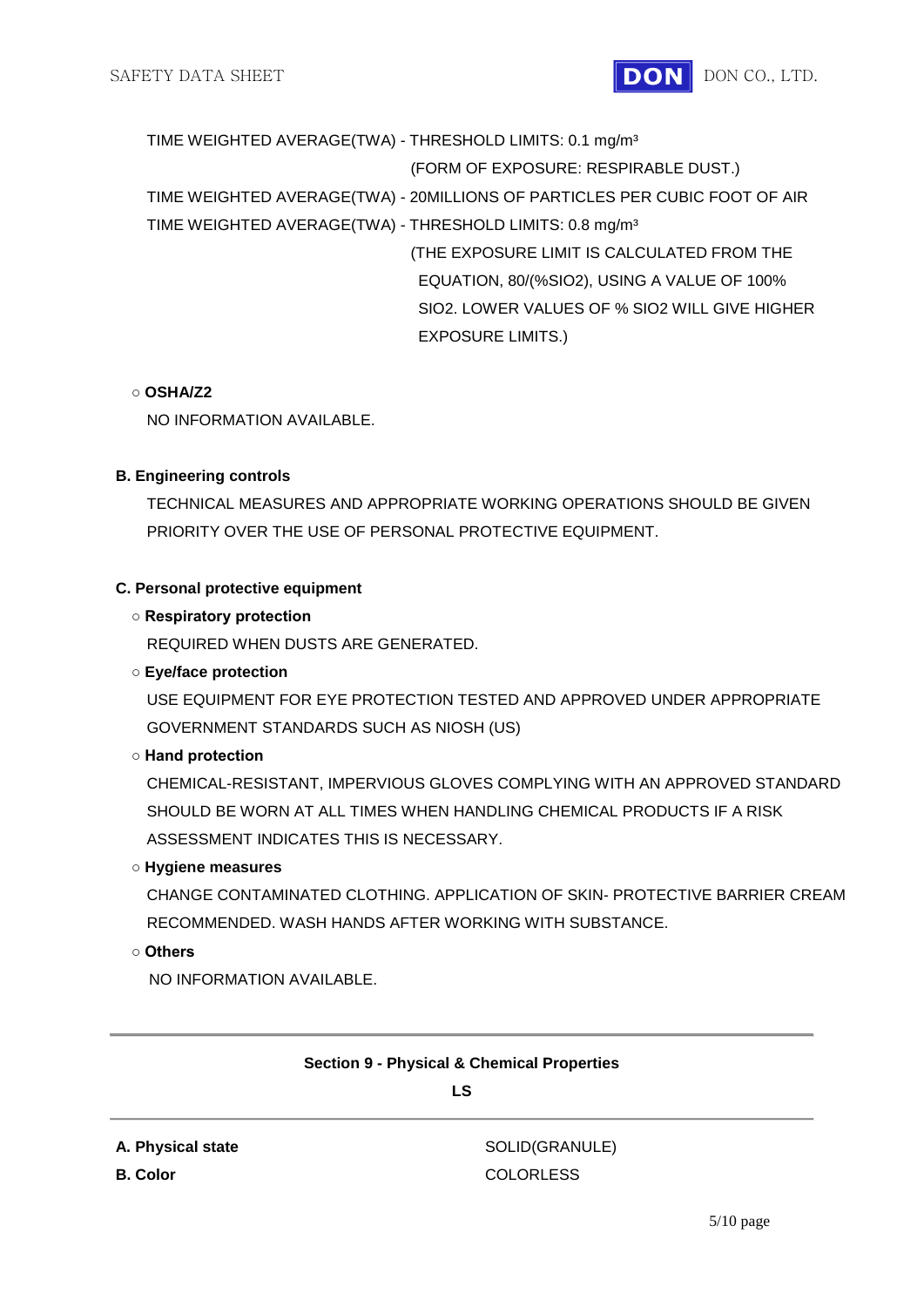

| <b>B.</b> Odor                                            | <b>ODORLESS</b>               |
|-----------------------------------------------------------|-------------------------------|
| C. Odor threshold                                         | NOT APPLICABLE.               |
| D. pH                                                     | NO INFORMATION AVAILABLE.     |
| E. Melting point/Freezing point                           | $\sim$ 1,710 °C - lit.        |
| F. Initial Boiling Point/Boiling Ranges                   | $2,230 °C -$                  |
| G. Flash point                                            | NO INFORMATION AVAILABLE.     |
| H. Evaporation rate                                       | NO INFORMATION AVAILABLE.     |
| I. Flammability (Solid, gas)                              | THE PRODUCT IS NOT FLAMMABLE. |
| J. Upper/Lower Flammability or explosive<br><b>limits</b> | NO INFORMATION AVAILABLE.     |
| K. Vapor pressure                                         | NO INFORMATION AVAILABLE.     |
| L. Solubility                                             | NO INFORMATION AVAILABLE.     |
| M. Vapor density                                          | NO INFORMATION AVAILABLE.     |
| N. Specific gravity                                       | $-2.32$ g/mL                  |
| O. Partition coefficient of n-octanol/water               | NO INFORMATION AVAILABLE.     |
| P. Autoignition temperature                               | NO INFORMATION AVAILABLE.     |
| Q. Decomposition temperature                              | NO INFORMATION AVAILABLE.     |
| R. Viscosity                                              | NO INFORMATION AVAILABLE.     |
| S. Molecular weight                                       | 60.08 g/mol                   |

## **Section 10 - Stability & Reactivity Data**

**LS**

## **A. Reactivity**

NO INFORMATION AVAILABLE.

#### **B. Chemical stability**

STABLE UNDER RECOMMENDED STORAGE CONDITIONS.

## **C. Conditions to avoid**

EXPOSURE TO MOISTURE MAY AFFECT PRODUCT QUALITY.

## **D. Incompatible materials**

NO INFORMATION AVAILABLE.

## **E. Hazardous decomposition products**

NO INFORMATION AVAILABLE.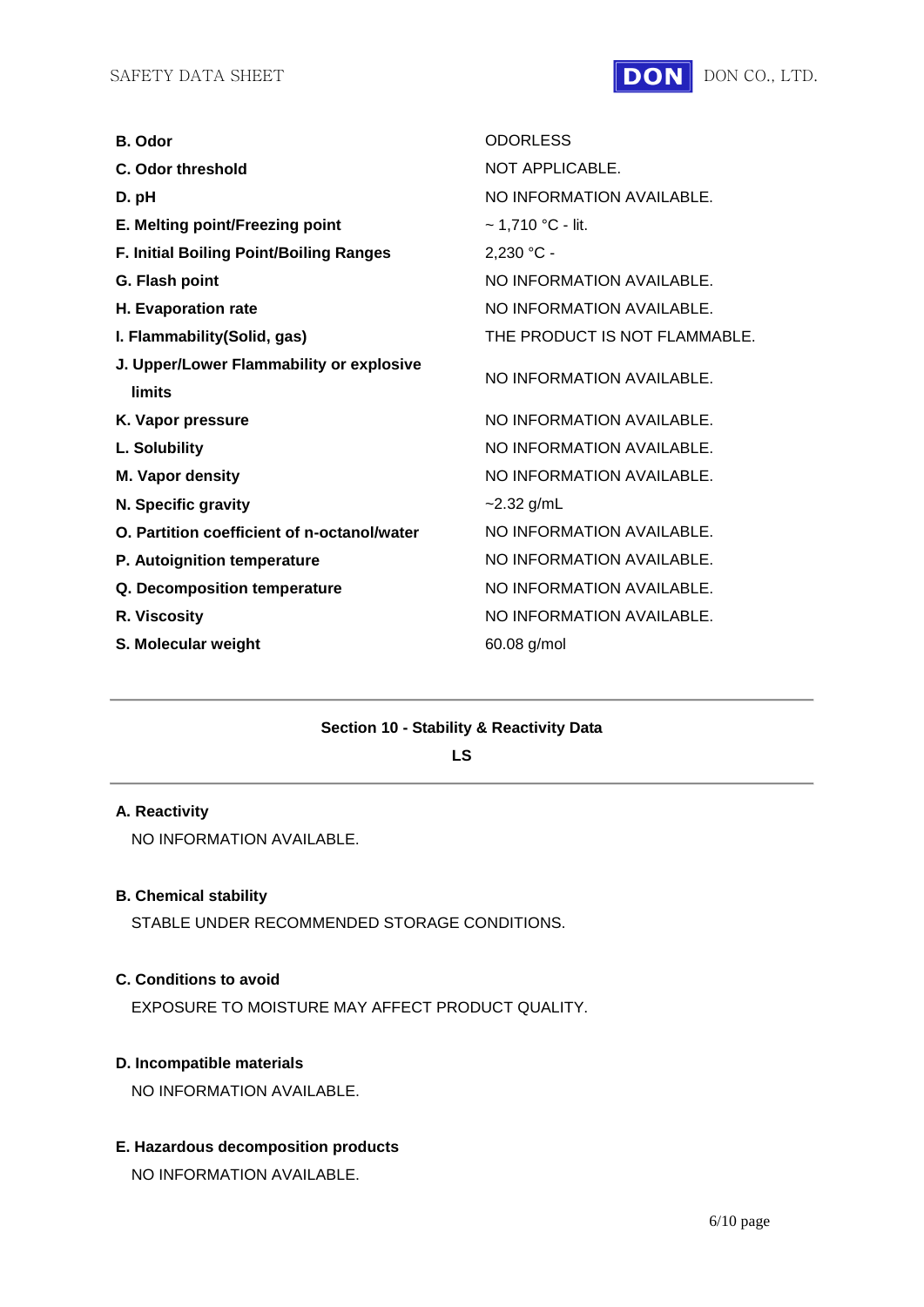

## **Section 11 - Toxicological Information**

**LS**

## **A. Information on toxicological effects**

**○ Likely route of exposure**

EYE CONTACT, SKIN CONTACT, INGESTION

**○ Target Organs**

RESPIRATORY SYSTEM

**○ Specific target organ systemic toxicity - single exposure**

THE SUBSTANCE OR MIXTURE IS NOT CLASSIFIED AS SPECIFIC TARGET ORGAN TOXICANT, SINGLE EXPOSURE.

## **○ Specific target organ systemic toxicity - repeated exposure**

THE SUBSTANCE OR MIXTURE IS NOT CLASSIFIED AS SPECIFIC TARGET ORGAN TOXICANT, REPEATED EXPOSURE.

## **○ Aspiration hazard**

REGARDING THE AVAILABLE DATA THE CLASSIFICATION CRITERIA ARE NOT FULFILLED.

## **B. Carcinogenicity**

### **○ IARC**

NO INGREDIENT OF THIS PRODUCT PRESENT AT LEVELS GREATER THAN OR EQUAL TO 0.1% IS IDENTIFIED AS PROBABLE, POSSIBLE OR CONFIRMED HUMAN CARCINOGEN BY *IARC*.

### **○ OSHA**

NO INGREDIENT OF THIS PRODUCT PRESENT AT LEVELS GREATER THAN OR EQUAL TO 0.1% IS IDENTIFIED AS A CARCINOGEN OR POTENTIAL CARCINOGEN BY *OSHA*.

## **○ NTP**

NO INGREDIENT OF THIS PRODUCT PRESENT AT LEVELS GREATER THAN OR EQUAL TO 0.1% IS IDENTIFIED AS A KNOWN OR ANTICIPATED CARCINOGEN BY *NTP*.

## **○ ACGIH**

NO INGREDIENT OF THIS PRODUCT PRESENT AT LEVELS GREATER THAN OR EQUAL TO 0.1% IS IDENTIFIED AS A CARCINOGEN OR POTENTIAL CARCINOGEN BY *ACGIH*.

## **C. Further information**

HAZARDOUS PROPERTIES CANNOT BE EXCLUDED BUT ARE UNLIKELY WHEN THE PRODUCT IS HANDLED APPROPRIATELY.

HANDLE IN ACCORDANCE WITH GOOD INDUSTRIAL HYGIENE AND SAFETY PRACTICE.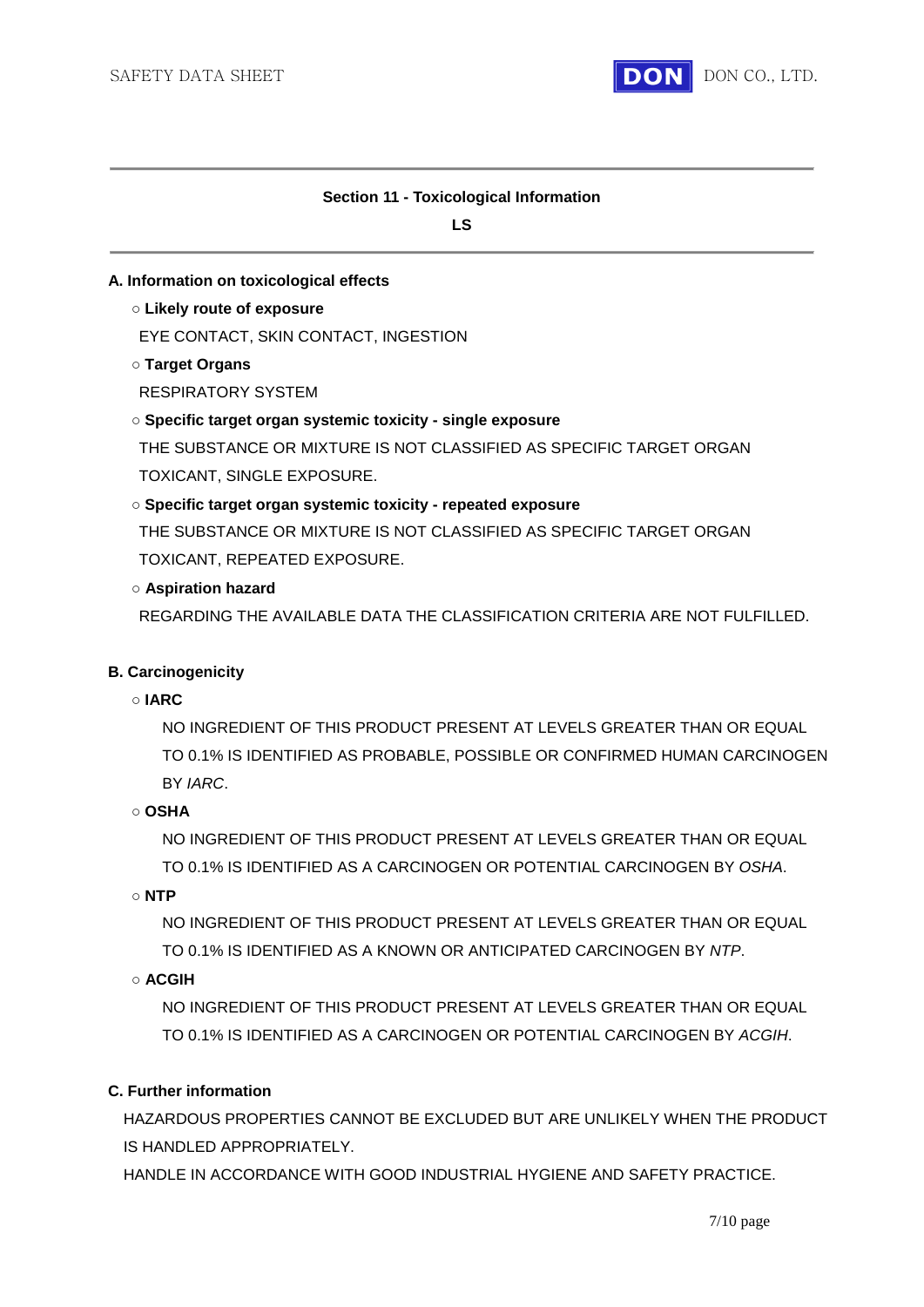

#### **Section 12 - Ecological Information & Environmental Information**

**LS**

#### **A. Ecotoxicity**

NO INFORMATION AVAILABLE.

## **B. Persistence and degradability**

NO INFORMATION AVAILABLE.

## **C. Bioaccumulative potential**

NO INFORMATION AVAILABLE.

## **D. Mobility in soil**

NO INFORMATION AVAILABLE.

### **E. Additional ecological information**

NO INFORMATION AVAILABLE.

### **Section 13 - Disposal Considerations**

**LS**

## **A. Disposal methods**

DISPOSE OF CONTENTS/ CONTAINER IN ACCORDANCE WITH THE LOCAL/REGIONAL /NATIONAL/INTERNATIONAL REGULATIONS.

DISPOSE OF WASTE PRODUCT IN A PERMITTED INDUSTRIAL WASTE FACILITY.

### **B. Uncleaned packaging**

DISPOSAL MUST BE MADE ACCORDING TO OFFICIAL REGULATIONS.

#### **Section 14 - Transport Information**

#### **LS**

### **A. Land transport (DOT)**

NOT CLASSIFIED AS DANGEROUS IN THE MEANING OF TRANSPORT REGULATIONS.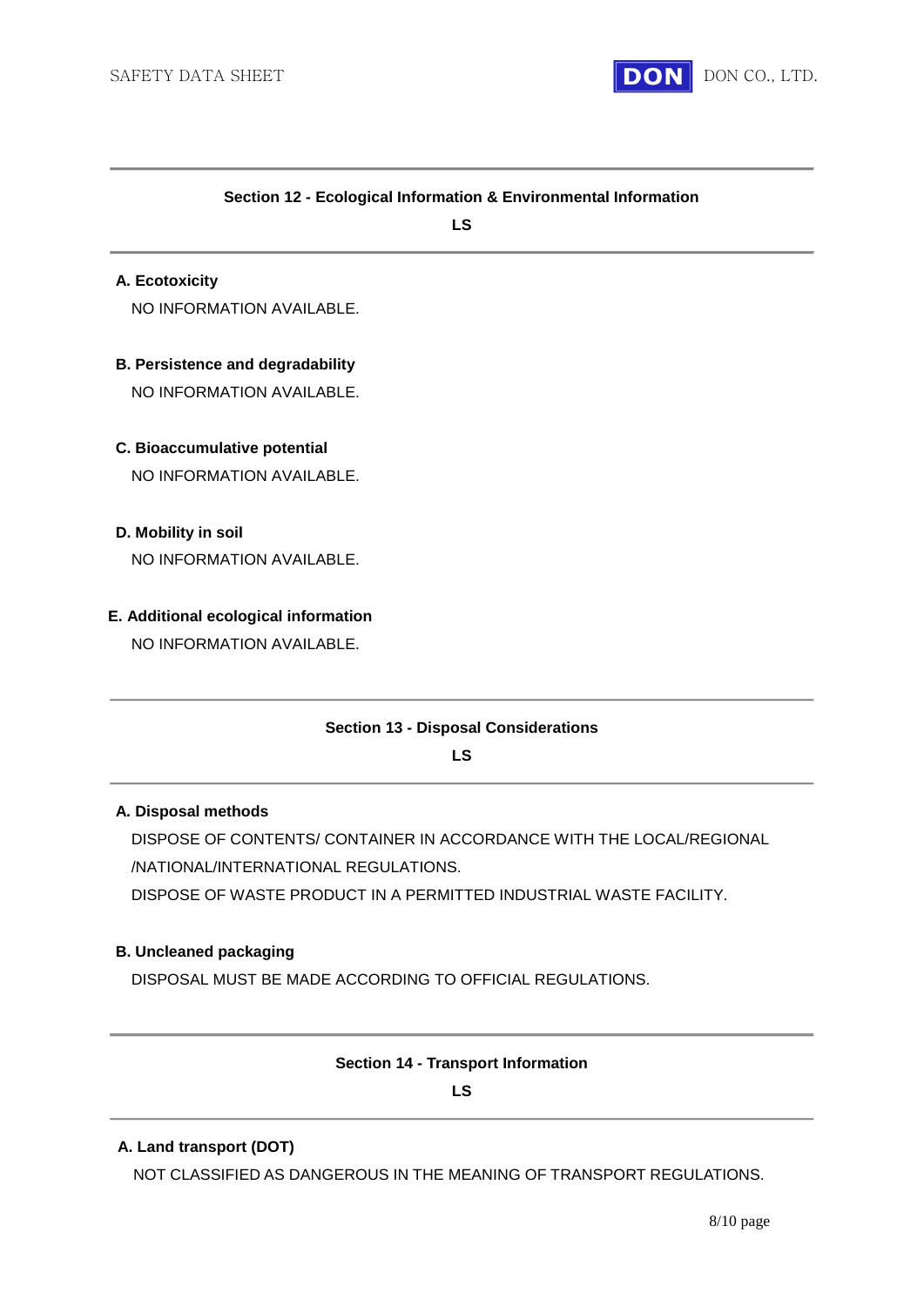## **B. Air transport (IATA)**

NOT CLASSIFIED AS DANGEROUS IN THE MEANING OF TRANSPORT REGULATIONS.

## **C. Sea transport (IMDG)**

NOT CLASSIFIED AS DANGEROUS IN THE MEANING OF TRANSPORT REGULATIONS.

| <b>Section 15 - Regulatory Information</b>              |  |
|---------------------------------------------------------|--|
| LS                                                      |  |
| A. National and/or international regulatory information |  |
| o POPs Management Law                                   |  |
| <b>NOT APPLICABLE</b>                                   |  |
| o Information of EU Classification                      |  |
| * Classification                                        |  |
| <b>NOT APPLICABLE</b>                                   |  |
| * Risk Phrases                                          |  |
| <b>NOT APPLICABLE</b>                                   |  |
| * Safety Phrase                                         |  |
| <b>NOT APPLICABLE</b>                                   |  |
| <b>O U.S. Federal regulations</b>                       |  |
| * OSHA PROCESS SAFETY (29 CFR 1910.119)                 |  |
| <b>NOT APPLICABLE</b>                                   |  |
| * CERCLA Section 103 (40CFR302.4)                       |  |
| <b>NOT APPLICABLE</b>                                   |  |
| * EPCRA Section 302 (40CFR355.30)                       |  |
| <b>NOT APPLICABLE</b>                                   |  |
| * EPCRA Section 304 (40CFR355.40)                       |  |
| <b>NOT APPLICABLE</b>                                   |  |
| * EPCRA Section 313 (40CFR372.65)                       |  |
| <b>NOT APPLICABLE</b>                                   |  |
| <b>O Rotterdam Convention listed ingredients</b>        |  |
| NOT APPLICABLE                                          |  |
| <b>o Stockholm Convention listed ingredients</b>        |  |
| NOT APPLICABLE                                          |  |
| o Montreal Protocol listed ingredients                  |  |
| NOT APPLICABLE                                          |  |